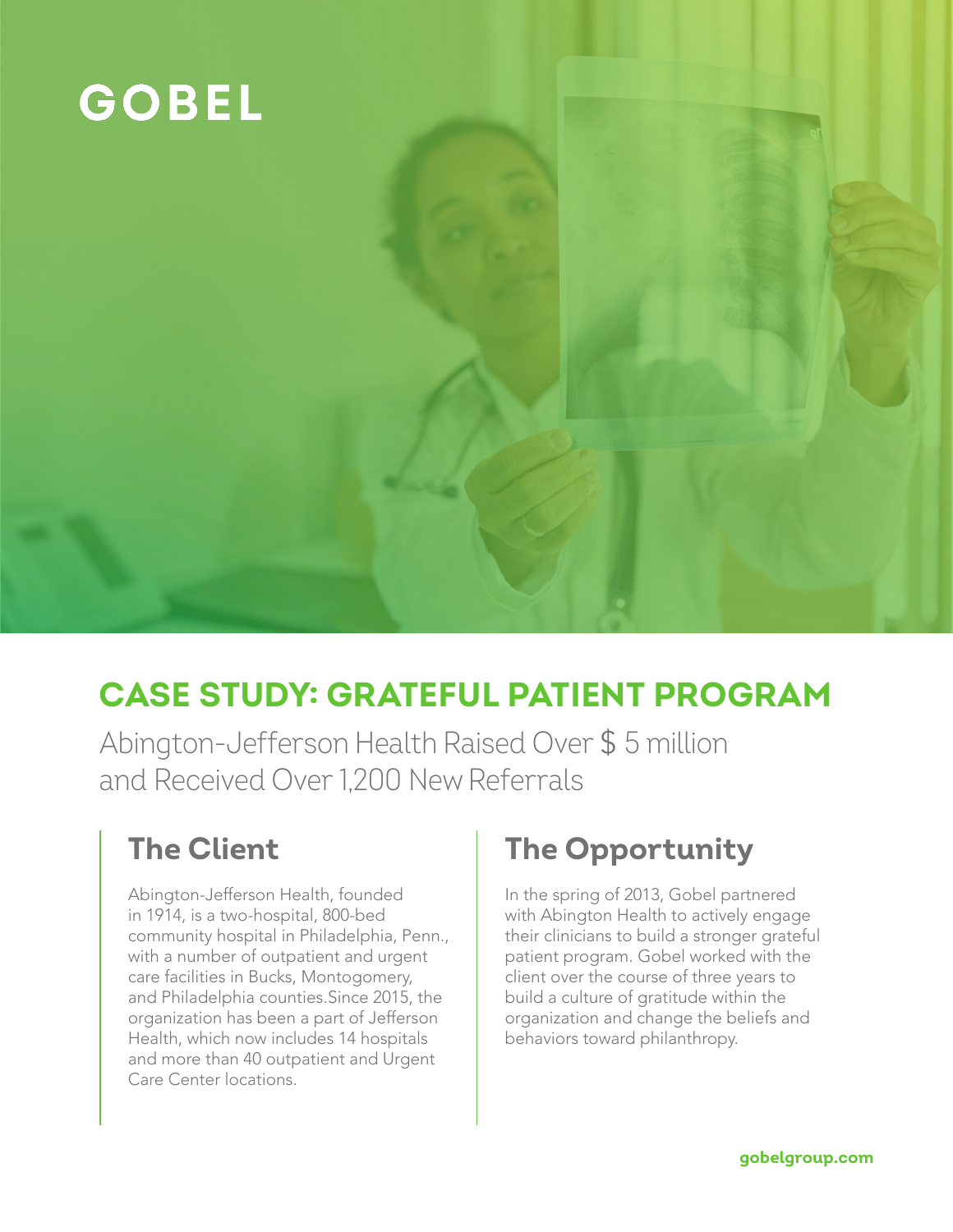## **The Solution**

### **Initial Findings:**

Gobel's initial months were spent assessing the existing grateful patient program, understanding the institutional culture, meeting with institutional leadership to create buy-in, and developing a plan for implementation. During the next phase of work, Gobel set up the program by identifying 50 clinician champions, reviewing the list with leadership, and partnering with the Foundation's database professional to build a program dashboard.

### **First Year:**

In September of 2013, Gobel initiated the roll-out by recruiting and training 25 physicians during an educational presentation. The session was co-chaired by two active physician leaders and the CEO. In follow-up to the educational session, individual meetings were held with each of the attendees. Each Champion who agreed to become a partner and meet regularly with the philanthropy office received a customized toolkit and their own Gratitude Referral mobile app. Gobel also conducted a preliminary nurse educational presentation shortly thereafter with the same follow-up strategy.

### The Gobel team quickly became and continues to be a part of the Abington family. They are incredibly responsive and always can be counted on to produce high-quality work. I could not have asked f<br>a more professional, high-**Abington family. They are incredibly responsive and always can be counted on to produce high-quality work. I could not have asked for a more professional, high-integrity, creative, or hard-working group.**

Jill Kyle Senior Vice President of Regional Advancement, Jefferson Health

### **Second Year:**

In 2014, targeted work with physicians and clinicians began, focusing on physicians in strategic service lines aligned with hospital priorities. This quickly grew the number of engaged clinicians to 50. In June of 2014, Abington hosted a celebration in order to honor and steward Abington's clinician champions and highlight the gifts that were made in their honor. This has since become an annual event.

### **Third Year:**

In 2015, to continue to build a culture of gratitude across the institution, Gobel implemented visibility elements, including referral cards, posters, and video testimonials. Gobel produced nine video vignettes for use in physician, nurse, and philanthropy champion training, including one video for internal stakeholder awareness training in philanthropy. This video has since been viewed over 400 times by employees and has been featured on several of Abington's communications platforms. Also in 2015, Gobel continued physician and nurse education from a peer-to-peer perspective. Gobel also developed successful call scripts and tested the use of calling assistance. Due to the increased volume of qualification visits needed, a volunteer was staffed and trained to make qualifications calls, giving the gift officers more time to make visits, asks, and close gifts.